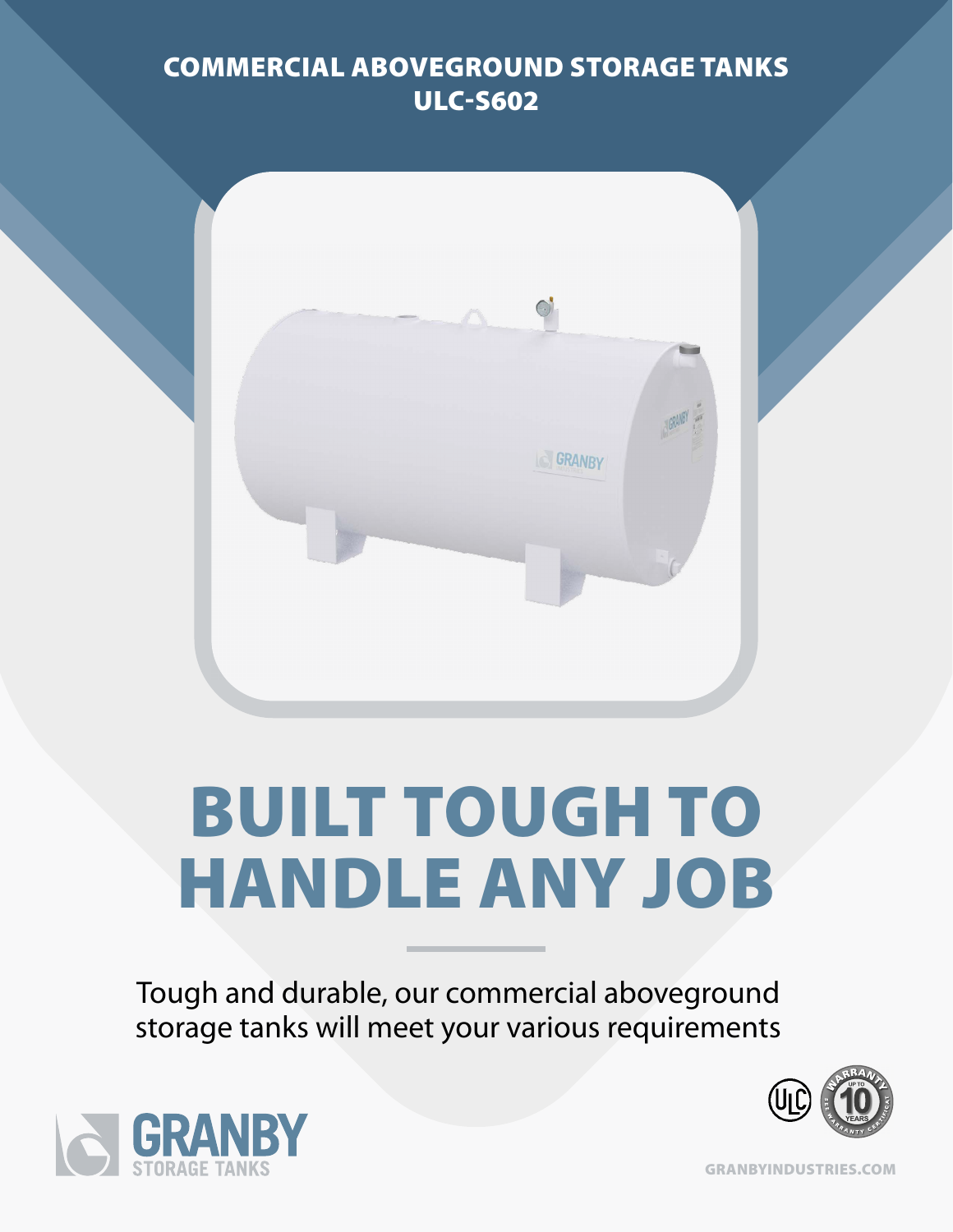# AUXILIARY TANKS GENERAL SPECIFICATIONS

- **>> ASTM A1011 Steel**
- $\rightarrow$  Double wall design
- **>>** NPT female threaded openings >>> Each tank is manufactured,
- $\blacktriangleright$  Capacity ranging from 50 to **500 Gallons**
- **controlled, tested, and labeled in accordance with ULC-S602 standard for fuel oil and lubricating oil**



**Shown: 500 Gallons**

#### ULC-S602 DOUBLE WALL TANK

- Capacities ranging from 50 to 500 gallons
- The double wall interstice is factory shipped under vacuum for constant monitoring of both walls' integrity
- Equipped with a vacuum gauge for visual monitoring of leaks in the interstitial space
- Optional vacuum loss switch
- Vacuum leak detection monitoring system can be replaced on site by a liquid leak detector (mechanical or electronic)
- Up to eight (8) openings on top
- Steel surface is phosphate washed and coated with Granby's white polyurethane paint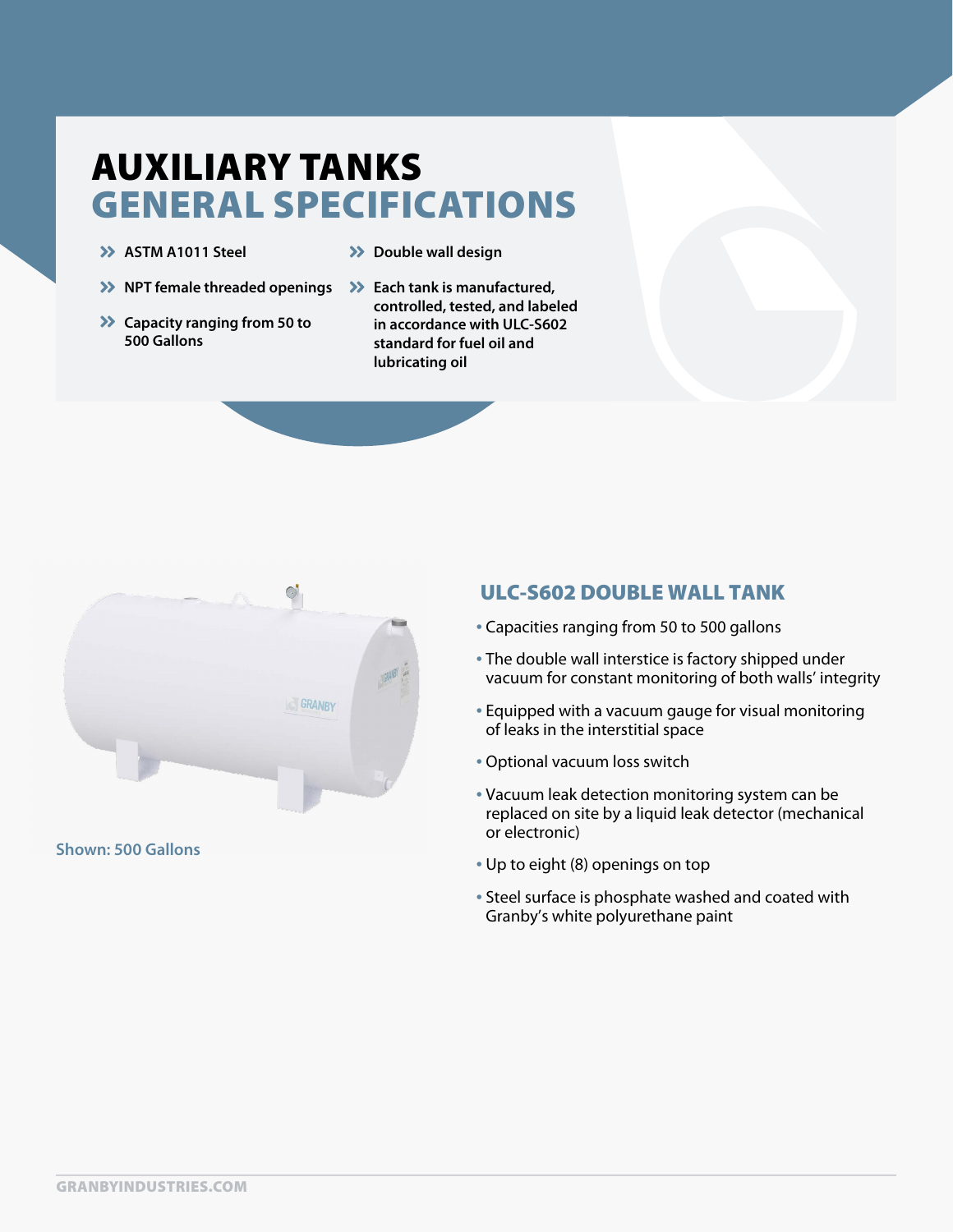



### ULC-S602 DOUBLE WALL VERTICAL TANK

- Capacity ranges from 50 to 500 gallons
- Double wall construction (except for top cover)
- Two interstitial space monitoring designs available:
	- **-** Vacuum (VCD models) with constant monitoring of both walls' integrity.
		- **-** Factory shipped with a vacuum gauge for visual monitoring of leaks in the interstitial space **-**Optional vacuum switch
	- **-** Secondary containment (VCC models) with constant visual monitoring of liquid in the interstitial space
		- **-** Factory shipped with a visual mechanical float indicator
			- **-**Optional electronic liquid detector for the interstitial space monitoring
- Strong base support with floor anchors
- Designed with up to 8 top openings **Shown: 250 Gallons**